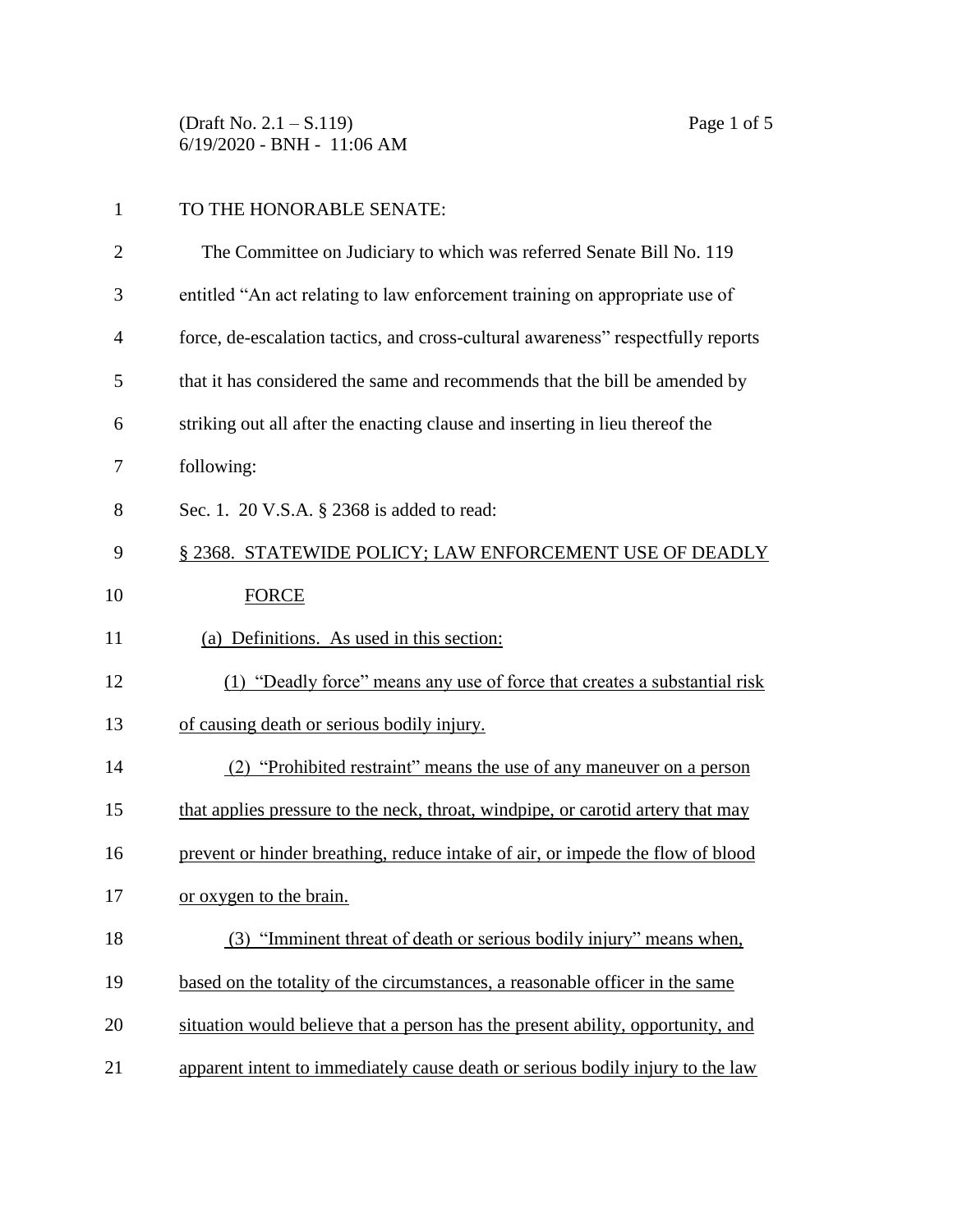(Draft No. 2.1 – S.119) Page 2 of 5 6/19/2020 - BNH - 11:06 AM

| $\mathbf{1}$   | enforcement officer or another person. An imminent harm is not merely a fear       |
|----------------|------------------------------------------------------------------------------------|
| $\overline{2}$ | of future harm, no matter how great the fear and no matter how great the           |
| 3              | likelihood of the harm, but is one that, from appearances, must be instantly       |
| $\overline{4}$ | confronted and addressed.                                                          |
| 5              | (4) "Law enforcement officer" shall have the same meaning as in 20                 |
| 6              | V.S.A. § 2351a.                                                                    |
| 7              | (5) "Totality of the circumstances" means all facts known to the law               |
| 8              | enforcement officer at the time, including the conduct of the officer and the      |
| 9              | words and conduct of the subject leading up to the use of deadly force.            |
| 10             | (b) Statewide policy.                                                              |
| 11             | (1) The authority to use physical force is a serious responsibility that           |
| 12             | shall be exercised judiciously and with respect for human rights and dignity       |
| 13             | and for the sanctity of every human life. Every person has a right to be free      |
| 14             | from excessive use of force by officers acting under authority of the State.       |
| 15             | (2) Law enforcement officers may use deadly force only when necessary              |
| 16             | in defense of human life. In determining whether deadly force is necessary,        |
| 17             | officers shall evaluate each situation in light of the particular circumstances of |
| 18             | each case and shall use other available resources and techniques if reasonably     |
| 19             | safe and feasible to an objectively reasonable officer.                            |
| 20             | (3) The decision by a law enforcement officer to use force shall be                |
| 21             | evaluated carefully and thoroughly, in a manner that reflects the gravity of that  |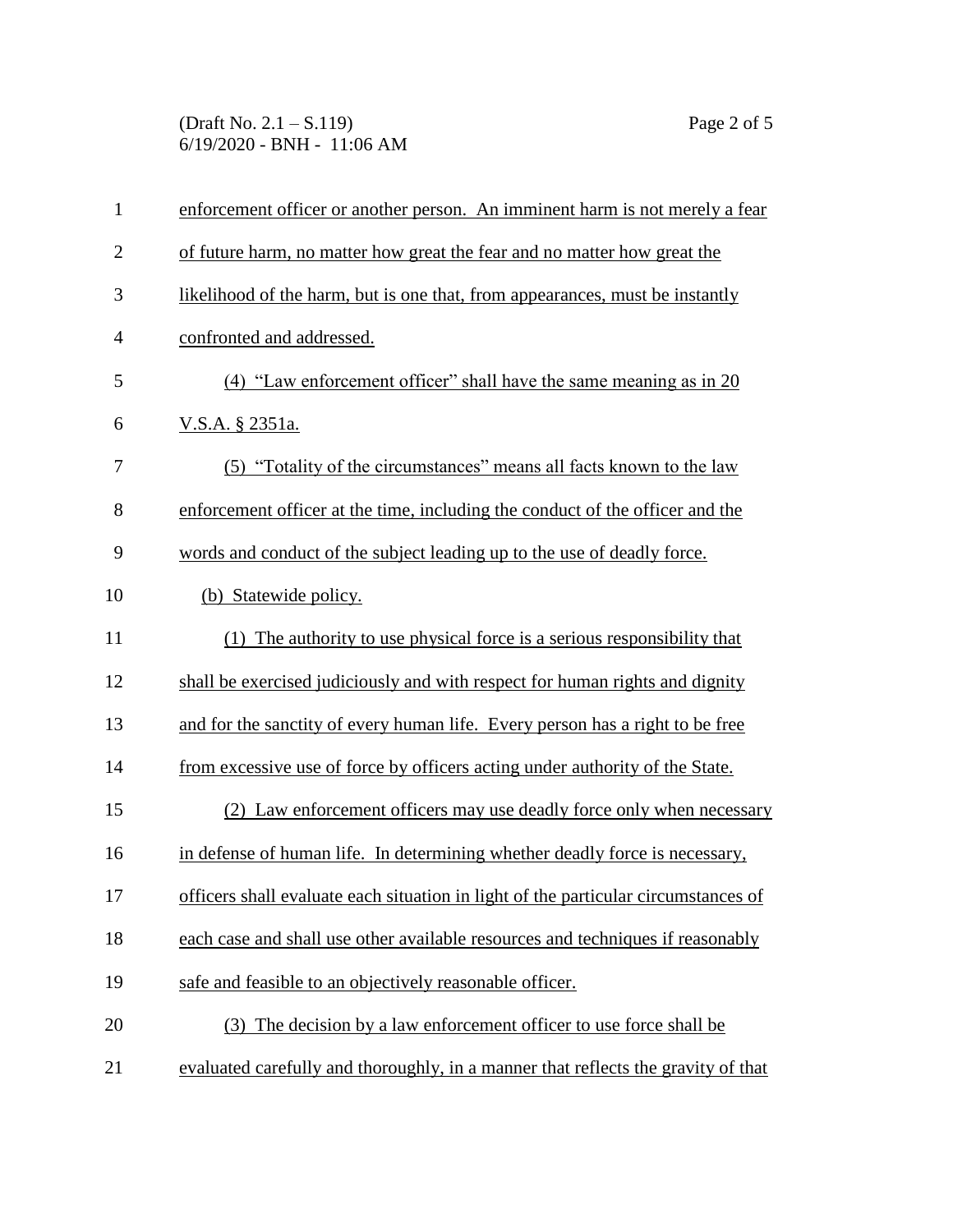(Draft No. 2.1 – S.119) Page 3 of 5 6/19/2020 - BNH - 11:06 AM

| $\mathbf{1}$   | authority and the serious consequences of the use of force by law enforcement      |
|----------------|------------------------------------------------------------------------------------|
| $\overline{2}$ | officers, in order to ensure that officers use force consistent with law and       |
| 3              | agency policies.                                                                   |
| $\overline{4}$ | (4) The decision by a law enforcement officer to use force shall be                |
| 5              | evaluated from the perspective of a reasonable officer in the same situation,      |
| 6              | based on the totality of the circumstances known to or perceived by the officer    |
| 7              | at the time.                                                                       |
| 8              | (5) Any law enforcement officer who has reasonable cause to believe                |
| 9              | that the person to be arrested has committed a crime may use proportional          |
| 10             | force if necessary to effect the arrest, to prevent escape, or to overcome         |
| 11             | resistance.                                                                        |
| 12             | (c) Use of deadly force.                                                           |
| 13             | (1) A law enforcement officer is justified in using deadly force upon              |
| 14             | another person only when the officer reasonably believes, based on the totality    |
| 15             | of the circumstances, that such force is necessary to:                             |
| 16             | (A) defend against an imminent threat of death or serious bodily                   |
| 17             | injury to the officer or to another person; or                                     |
| 18             | (B) apprehend a fleeing person for any felony that threatened or                   |
| 19             | resulted in death or serious bodily injury if the officer reasonably believes that |
| 20             | the person will cause death or serious bodily injury to another unless             |
| 21             | immediately apprehended.                                                           |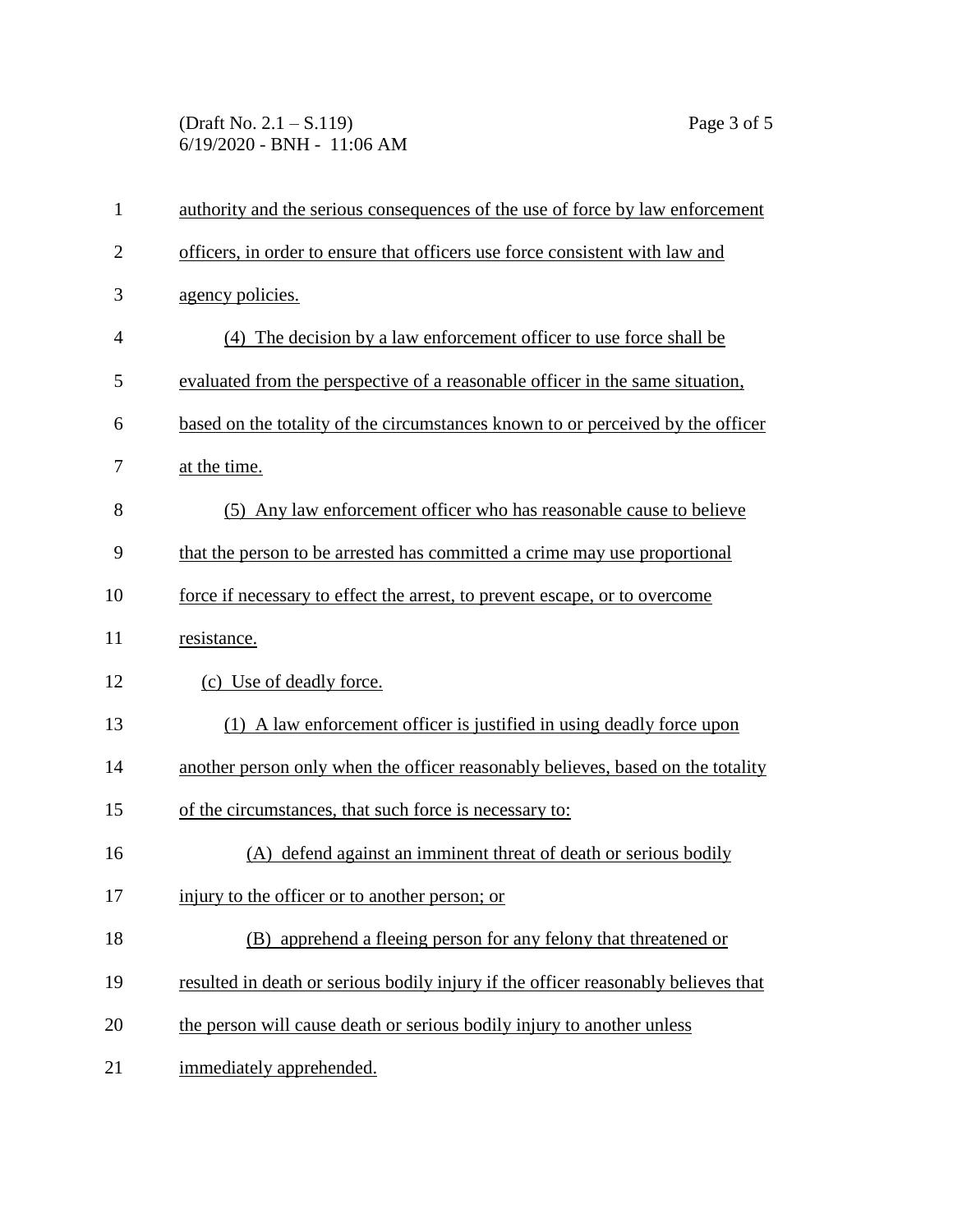(Draft No. 2.1 – S.119) Page 4 of 5 6/19/2020 - BNH - 11:06 AM

| $\mathbf{1}$   | (2) When feasible, a law enforcement officer shall, prior to the use of           |  |
|----------------|-----------------------------------------------------------------------------------|--|
| $\overline{2}$ | force, make reasonable efforts to identify himself or herself as a law            |  |
| 3              | enforcement officer and to warn that deadly force may be used.                    |  |
| $\overline{4}$ | (3) A law enforcement officer shall not use deadly force against a                |  |
| 5              | person based on the danger that person poses to himself or herself, if an         |  |
| 6              | objectively reasonable officer would believe the person does not pose an          |  |
| 7              | imminent threat of death or serious bodily injury to the law enforcement          |  |
| 8              | officer or to another person.                                                     |  |
| 9              | (4) A law enforcement officer who makes or attempts to make an arrest             |  |
| 10             | need not retreat or desist from his or her efforts by reason of the resistance or |  |
| 11             | threatened resistance of the person being arrested. A law enforcement officer     |  |
| 12             | shall not be deemed an aggressor or lose the right to self-defense by the use of  |  |
| 13             | proportional force if necessary in compliance with subdivision (5) of             |  |
| 14             | subsection (b) of this section to effect the arrest or to prevent escape or to    |  |
| 15             | overcome resistance. For the purposes of this subdivision, "retreat" does not     |  |
| 16             | mean tactical repositioning or other de-escalation tactics.                       |  |
| 17             | (6) A law enforcement officer shall not use a prohibited restraint on a           |  |
| 18             | person for any reason. A law enforcement officer has a duty to intervene when     |  |
| 19             | the officer observes another officer using a prohibited restraint on a person.    |  |
| 20             | Sec. 2. EFFECTIVE DATE                                                            |  |
| 21             | This act shall take effect on October 1, 2020.                                    |  |